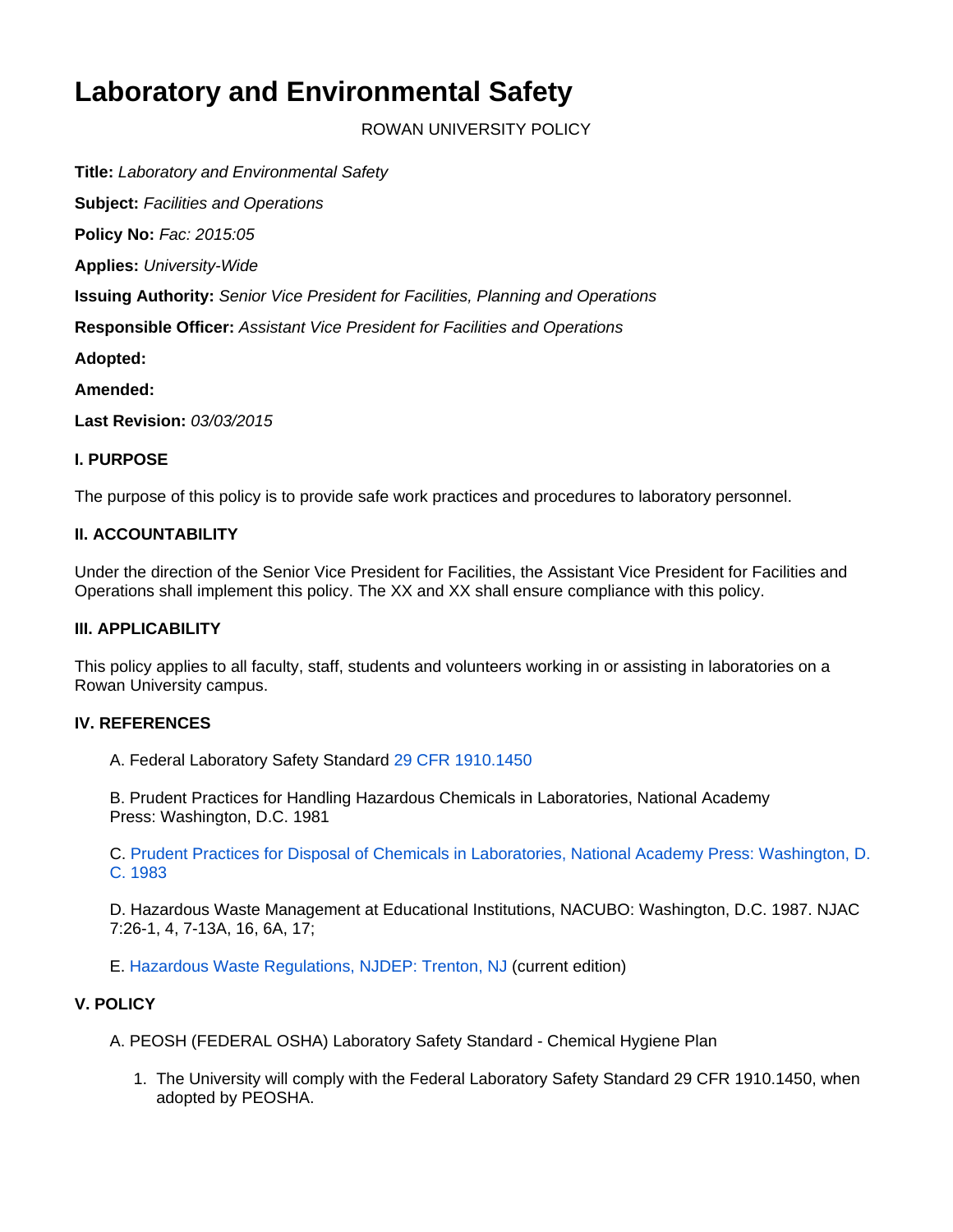- 2. The appropriate colleges/schools have developed Chemical Hygiene Plans as a sitespecific document. This requires all laboratory managers, directors, or those in direct control of a laboratory to develop the plan(s); not the Safety & EMS section.
- 3. Laboratory Safety The Safety Office will assist in developing such plans or provide input or review on those activities outside of the laboratory portion (e.g., emergency management, etc.).
- B. Personal Protective Equipment
	- 1. Everyone in a laboratory will wear appropriate personal protective equipment as dictated by the type of hazard within the laboratory. The minimum equipment will consist of eye protection, lab coat or apron, and shoes, not sandals or open toe or topped footwear.
	- 2. Use of PPE is considered mandatory. Employees who fail to wear PPE or enforce this requirement may be subject to disciplinary action. Students who fail to wear PPE will be directed to leave the laboratory and may have appropriate academic sanctions initiated, or be referred to the Dean of Students for further disciplinary action for violation of University policy.
- C. Fume Hood and Emergency or Special Equipment Maintenance and Testing
	- 1. Fume hood-operating features and functions will be checked every time prior to the hood being operated. This is considered a mandatory safety rule and is the responsibility of the person using the hood and the immediate supervisor.
	- 2. Should a hood appear to be malfunctioning, it WILL NOT be used and the Facilities Department is to be telephoned for repair service. Any hood that is unserviceable must be tagged "Out of Service" and a warning sign placed on the door/sash.
	- 3. Periodic maintenance of fume hoods, including smoke tests and velocity tests will be conducted on a minimum of a quarterly basis, or in accordance with other appropriate standards to be approved by the using department, who must keep records of such tests available for inspection for the immediate past two years.
	- 4. Velocity will conform to manufacturer specifications, or if none are available, in accordance with GASS of 70-100 cfm measured at the face of the hood. All hood sashes will be marked in such a manner to indicate the point that optimum hood velocity is reached (e.g., 100 cfm).
	- 5. Emergency equipment such as safety showers and eye wash stations will be inspected daily, or prior to the start of each use of a laboratory.
	- 6. Testing of safety showers and eye wash stations will be done quarterly by plant maintenance; however, the using department must request such tests.
	- 7. First aid kits must be provided and kept supplied, in accordance with the manufacturer's specifications; by the department controlling, or using the laboratory.
	- 8. It will be the responsibility of the using department to see that equipment requiring special testing, inspection or maintenance is coordinated directly with the service provider at the intervals recommended or specified by the manufacturer in lieu of any other safety standard.
	- 9. The using department for inspection by the Safety & EMS section or regulatory agencies must keep all equipment maintenance and test records.

D. General Laboratory Safety Rules The following are considered basic laboratory safety rules. These may be expanded or modified. They will not be reduced:

- 1. A basic Personal Protective Equipment ensemble will be worn at all times.
- 2. Individuals will not work alone in a laboratory.
- 3. No smoking, drinking, or eating is allowed in laboratories.
- 4. A laboratory supervisor must conduct a safety orientation prior to the first laboratory class, or use of a piece of apparatus by a student.
- 5. The individual in charge of each laboratory during a class must inspect and verify that all safety equipment is present and serviceable (or has no obvious defects) prior to the start of each class or work shift.
- 6. Horseplay or other inappropriate conduct will not be tolerated. Students will be referred to the Dean of Students and employees to their appropriate supervisor for disciplinary action.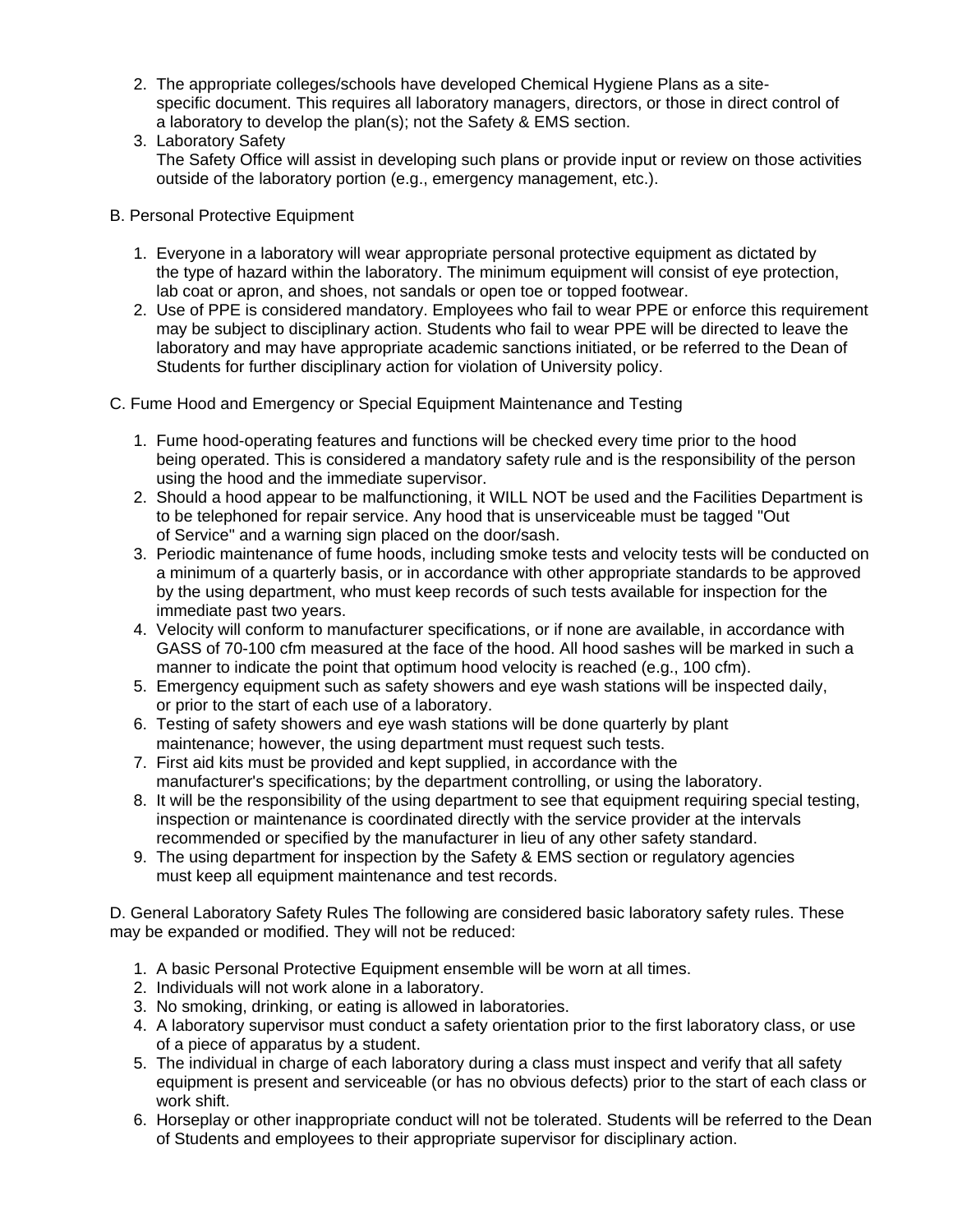## E. NJ DEP RCRA Requirements

- 1. Policies and procedures have been developed to comply with NJDEP, NJPEOSH, and Federal regulations governing safety, storage, and handling of hazardous materials and wastes (see Exhibit 15-1 ). Compliance with these policies and procedures is an individual responsibility.
- 2. The Safety & EMS section will assist individuals in developing safe work practices in order to comply with the regulatory requirements; however, the Safety section is not responsible, except as an emergency response agency, for the conduct of any individual.
- 3. Training in these policies and procedures is mandated by NJAC 7:26-1, et seq., Hazardous Waste Regulations.
- 4. Anyone desiring additional information should contact the Safety Department.
- F. Hazardous Materials Storage and Disposal

All hazardous materials will be stored and disposed of in a safe, legal, appropriate manner as outlined in appropriate regulatory codes (e.g., State fire codes, State DEP regulations), or in accordance with GASS (e.g., Prudent Practices for Chemicals in Laboratories).

# **VI. ATTACHMENTS**

- 1. Attachment 1, Hazardous Waste Program For Rowan University Laboratories
- 2. Attachment 2, Basic Safety Information
- 3. Attachment 3, Personal Protective Equipment
- 4. Attachment 4, General Safety Equipment
- 5. Attachment 5, Emergency Equipment and Information
- 6. Attachment 6, Emergency/Contingency Planning

# **ATTACHMENT 1**

# **HAZARDOUS WASTE PROGRAM FOR ROWAN UNIVERSITY LABORATORIES**

## A. Introduction

- 1. Each laboratory using chemicals is required to develop its own Chemical Hygiene Plan in accordance with 29 Code of Federal Regulation 1910.1450, Occupational Exposure to Hazardous Chemicals in Laboratories.
- 2. To ensure that University personnel are able to work safely and appropriately with hazardous materials, including hazardous wastes, and are knowledgeable about regulatory requirements (especially disposal) and can respond effectively to hazardous materials emergencies, the following topics will be reviewed in detail:
	- a. New Jersey Hazardous Waste Regulations
	- b. Basic Safety Information
	- c. Emergency Equipment And Information
	- d. Emergency/Contingency Planning Information
	- e. Emergency Procedures
- 3. Rowan has a strong commitment to the safety of employees, students, visitors and guests, our facilities, and our surrounding environment.
- 4. The following training program is designed to increase staff awareness and provide basic informational tools to create a safe working and learning environment. This program is supplemental to the Right-to-Know, Asbestos Management, and other safety programs already in place.
- 5. Remember, the Right-to-Know Program provides an overview on hazardous materials, the use of Material Safety Data Sheets (MSDS), and NJ Hazardous Substances Fact Sheets. Under Federal and State regulations generators of hazardous wastes, such as the University, are required to:
- 6. Conduct periodic training on hazardous materials or waste operations including the safe handling and use, treatment, storage, and ultimate disposal of hazardous waste materials.
- 7. Develop an Emergency Contingency Plan, and test that plan on a periodic basis.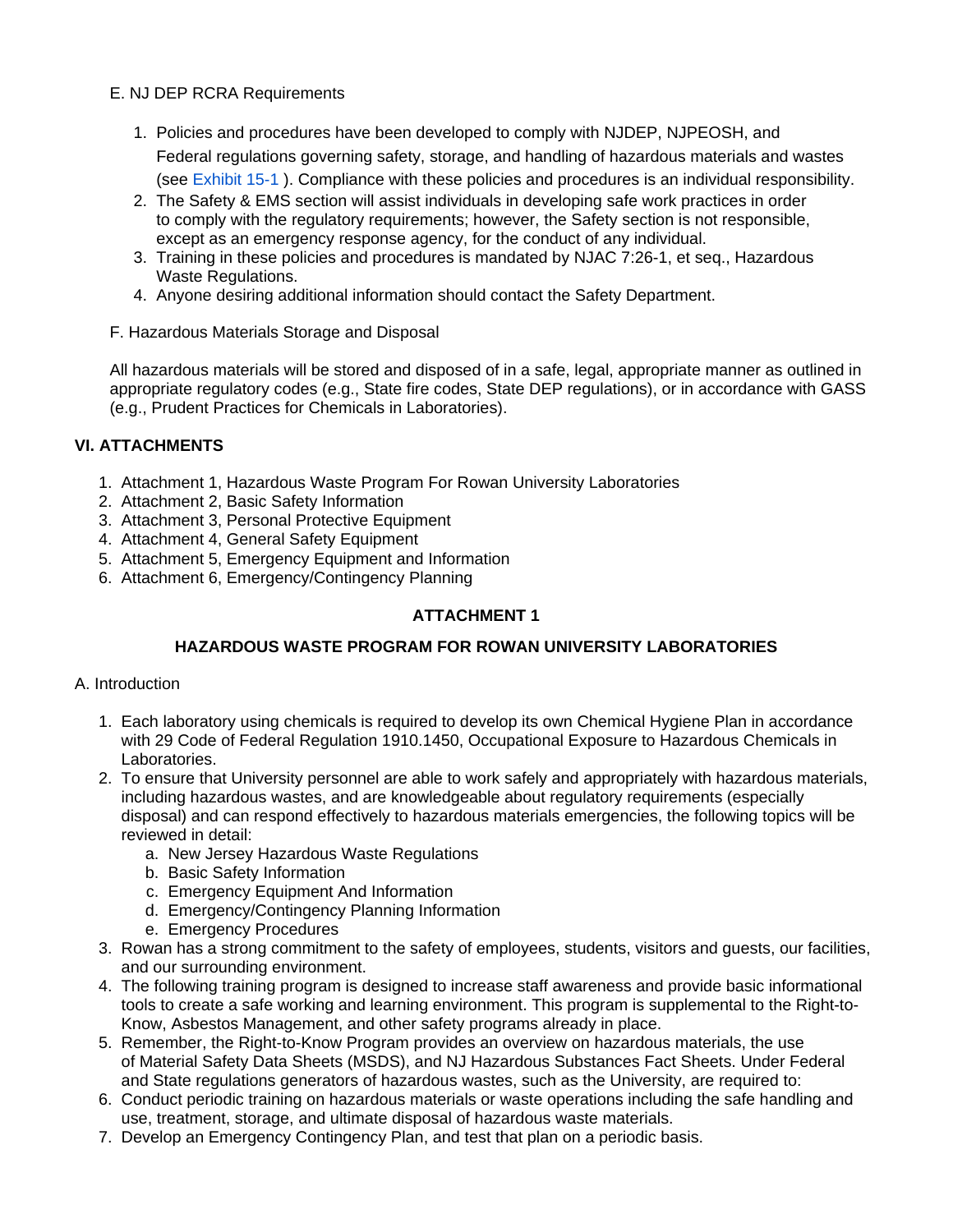- B. New Jersey Hazardous Waste Regulations
	- 1. These detailed regulations define the legal and technical requirements for the disposal of hazardous wastes. In some instances the NJ Regulations are stricter than those of the Federal Environmental Protection Agency.
	- 2. Hazardous waste must be disposed of legally and safely. One can no longer pour hazardous materials or wastes down a drain or simply throw them in a dumpster. To do so is not only a violation of the law that could subject an individual or the University to heavy penalties, but is morally unconscionable.
	- 3. Detailed technical procedures on how to dispose of hazardous materials or wastes are outlined in the references at the end of this document.
	- 4. Additional information on a case-by-case basis can be obtained from Safety & EMS.

# **ATTACHMENT 2**

## **BASIC SAFETY INFORMATION**

Safety is basically common sense; however, there are three safety rules which are violated with great regularity in laboratories, but which must be observed:

- 1. Never work alone in a laboratory facility. If it is not possible to have two people in the same laboratory, ensure someone else is in close proximity (e.g., the same floor, or an adjacent room).
- 2. No smoking, eating, or drinking is permitted in laboratories. Toxic material entry routes include inhalation and ingestion. Fire prevention safety prohibits smoking in high hazard areas, such as laboratories.
- 3. Properly grounded electrical equipment or that especially designed for use in laboratories must be used. Home type equipment, e.g., refrigerators are not explosion proof and approved for laboratory use.
- 4. Laboratory workers need to pay special attention to their personal grooming and jewelry items. Long hair must be restrained to prevent its coming in contact with hazardous materials or operations. Watches and rings should not be worn since they could react with hazardous chemicals or materials or get caught in equipment.

## **ATTACHMENT 3 PERSONAL PROTECTIVE EQUIPMENT**

- 1. The correct use of personal protective equipment (PPE) can help reduce or minimize injuries to individuals working with hazardous materials or wastes. This apparel is intended to protect normal street clothing or skin from contact with hazardous materials.
- 2. There are several types of protective apparel normally included within the term PPE. Some examples are eye, hand, body, foot, and respiratory protection. The use of any PPE must be very carefully matched against any of the materials involved and the degree of protection required. For example, almost all protective apparel can develop static electricity, so that if an individual does not ground, or bond himself or herself, there is a great danger that a static discharge might ignite volatile materials. In addition, protective apparel has time limits on the amount of time it can resist hazardous materials.
- 3. Individuals wearing protective apparel needs to be mindful of those limits for the apparel and the type of hazardous material to which he/she is being exposed; therefore, it is important to be familiar with the proper selection and use of PPE prior to starting work.
- 4. All PPE must be inspected before each use, and it is the responsibility of the individual wearer to accomplish this. A Pre-use inspection should include: looking for tears, punctures, discoloration, or brittle spots, which could indicate a defective condition. Defective PPE must not be worn or used. Laboratory workers should know the appropriate techniques for donning (putting on) and doffing (removing) contaminated protective clothing in an emergency.
- 5. Examples of Personal Protective Equipment and Its Use
	- a. Eye Protection:Eye protection is required for everyone (employees, students and visitors) in any location where chemicals are stored or handled. Protective eyewear is designed to keep material out of the eyes, or off of the face.
	- b. Safety Glasses:Safety glasses must be made in accordance with the Standard for Occupational and Educational Eye and Face Protection (ANSI Z87. 1), from the American National Standards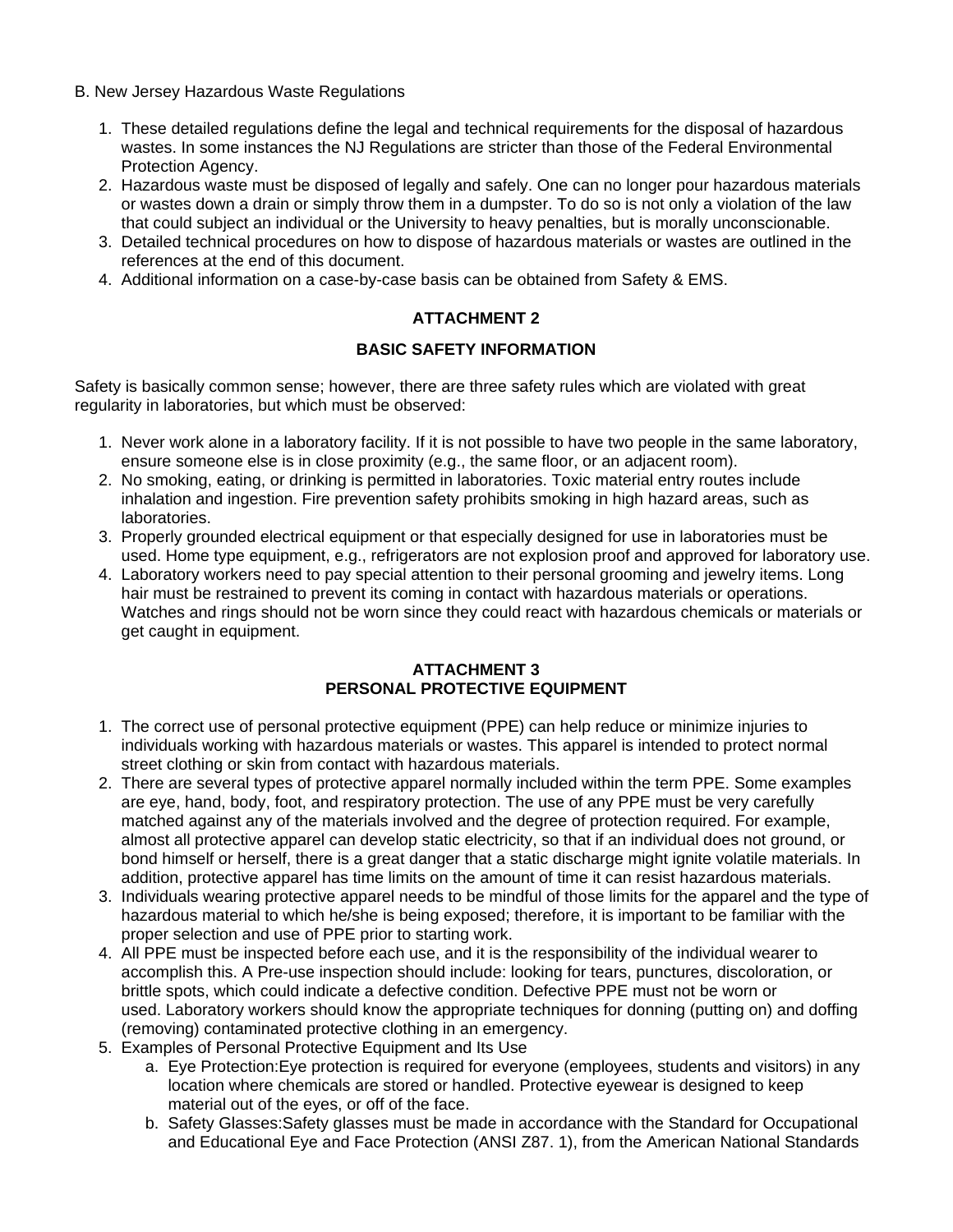Institute. These requirements include: a minimum lens thickness of 3mm, impact resistance standards to be met, passage of a flammability test, and lens retaining frames. These can be prescription or non-prescription. Side shields may be attached to safety glasses that do not have built-in shields; however, side shields offer only limited protection for objects or materials approaching from the side of the wearer, and do not offer adequate protection against splashes or mists/vapors

- c. Goggles and Face Shields:
	- i. Goggles are required for handling chemicals and hazardous materials within the confines of the facility. They are intended for use when there is danger of splashing chemicals, flying particles, or vapors/mists. Only "chemical style" goggles will be approved for use in the facility.
	- ii. Face shields offer some protection to the face and neck. Full-face shields should always be worn when maximum protection from harmful materials, especially liquids or particles, is needed. Safety glasses or goggles should be worn under the shield.
- 6. Other Protective Clothing

The PPE Ensemble includes gloves, lab coats or aprons; coveralls or full body suits, and protective footwear constructed of fabric, or special materials such as butyl rubber or Tyvek.

- a. Gloves must be worn whenever it is necessary to handle rough or sharp objects, hot or cold materials, or whenever protection is needed against exposure to chemicals. Skin contact is a potential source of exposure to toxic materials. Gloves should not be worn around moving equipment or where they could become entangled and damaged.
- b. Lab coats are intended to prevent contact with dirt and minor chemical splashes or spills encountered in laboratory scale work. Lab coats, depending upon the materials they are made from, do not significantly resist penetration by organic liquids, and if contaminated, should be removed immediately.
- c. Aprons of plastic or rubber generally provide better protection for corrosive or irritating liquids, but can complicate injuries in the event a wearer is involved in a fire.
- d. Coveralls or full body suits, especially disposal ones, are generally preferred in highrisk situations. Generally, any coverall will have limitations as to the degree of protection offered and must be matched against the type of operation being performed and the materials involved.
- e. Foot protection such as rubber boots or plastic shoe covers may be required to avoid possible exposure to corrosive chemicals or solvents; however, shoe covers can increase the possibility of falling since they generally do not exert a great deal of friction on walking surfaces.
- f. Sandals or open toed shoes are prohibited in laboratories
- 7. Respiratory Protection
	- a. The primary method for protection of laboratory personnel from airborne contaminates is by engineered ventilation (e.g. fume hoods, exhaust systems). However, there are circumstances when these systems are not available, or increased personal protection is required. Should this be the case, suitable respiratory protection must be provided and used.
	- b. Under Public Employee's Occupational Safety and Health Adoption of the Federal OSHA Standards (29CFR 1910), only equipment listed and approved by the Mine Safety and Health Administration (MSHA) and National Institute for Occupational Safety and Health (NIOSH) may be used. In addition, a respirator program must be in place within the institution.
	- c. This program requires written information on the limitations, fitting methods, inspection and cleaning for each type of respirator that is used at the institution. The program begins with a physical examination prior to an individual being entered into a program that requires use of a respirator [Federal OSHA 29 CFR 1910.134 (b) (10)]. Specific training and fit testing of a respirator to each individual is also required
- 8. Non-Emergency Respiratory Protection
	- a. There are several types of non-emergency respirators available for protection in atmospheres that are not immediately dangerous to life or health (IDLH), but could be detrimental to an individual after prolonged or repeated exposure to a toxic atmosphere or substance.
- 9. These respirators must be used only in atmospheres where the oxygen level is within normal range (19.5% approximately). Generally, use of a respirator will require the use of some other PPE (e.g., protective coveralls and gloves to protect skin from splashes of corrosives or materials that can be absorbed through the skin). Some types of common respirators are outlined below: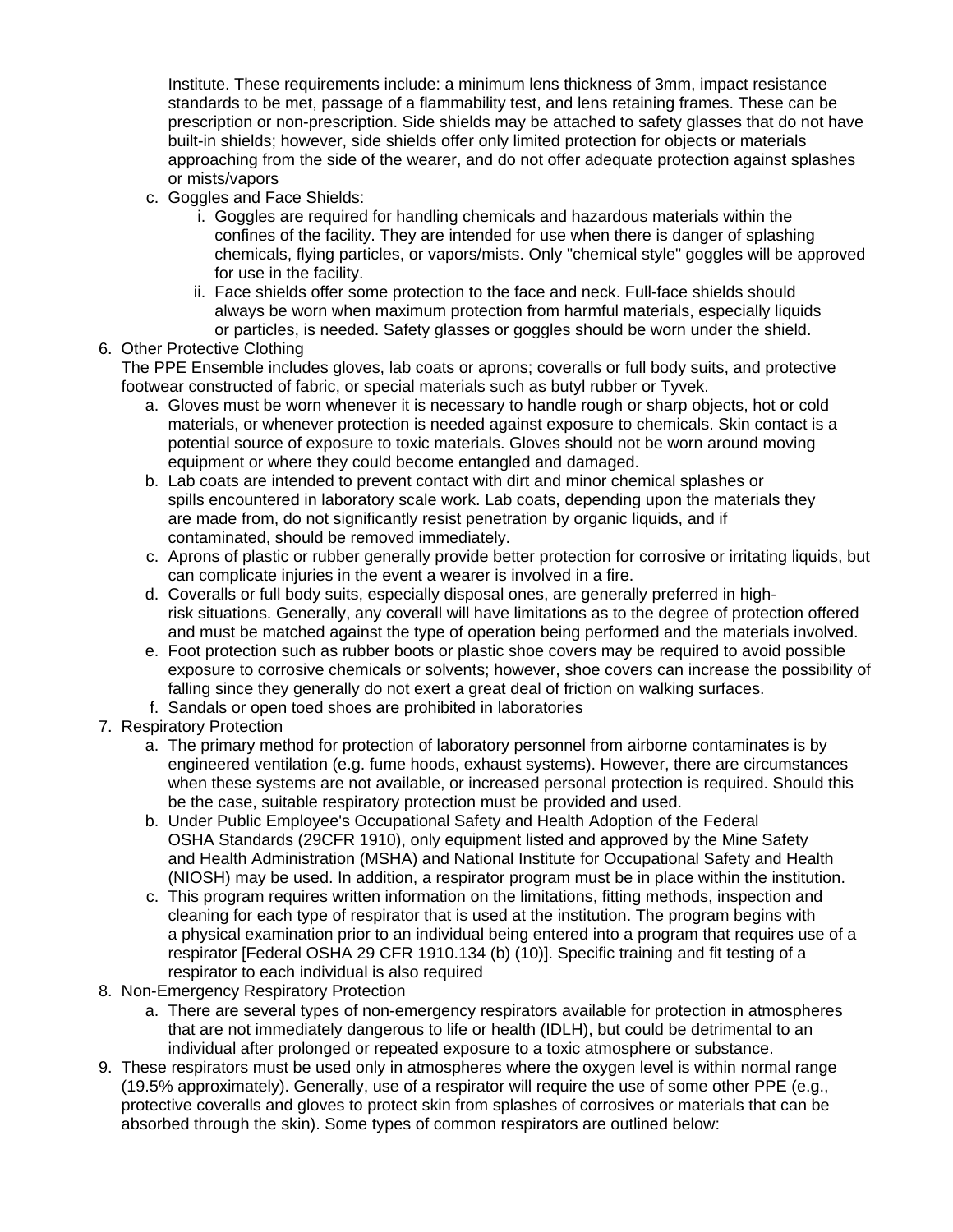- a. Chemical Cartridge Air Purifying Respirators (APR) are designed for protection only against a particular individual or class of vapors or gases as specified on the cartridge. These units work by absorbing or filtering the contaminants out of the air. Activated charcoal is probably the most common type of absorbent. Because breakdown of the material of which the respirator is constructed is possible, it is important that the user know the type of hazardous material they are working with and any odors associated with the material. These respirators can be of complete or half-face coverage.
- 10. Dust, Fume and Mist Respirators:
	- a. These can be used only for limited protection against a particular class of dusts, fumes and mists; as specified by the manufacturer. These respirators trap toxic materials in a filter of fiber material. These are disposable units which are discarded when you can no longer easily breathe through them.
	- b. Mask type respirators, such as surgical masks," are of little value and offer unsatisfactory protection in a laboratory environment. These types of respirators will not be used in Rowan laboratories.
	- c. All respirators have certain drawbacks. For example, difficulty in breathing when the filter becomes clogged (a sign the filters must be changed), or over breathing. Over breathing occurs when the face piece collapses against the wearer's face because of insufficient airflow through the filters. This results from an improperly fitted face piece.

d. An improperly fitted face piece will allow contaminated air into the wearer's respiratory system.

- 11. Emergency Respirators:
	- a. Self-Contained Breathing Apparatus (SCBA) are for trained emergency response personnel and are not available to employees, students, or guests. These devices consist of: An air supply cylinder, generally 5-30 minutes, a harness assembly to strap the unit on the wearer's back, and a regulator, which is hooked to the air supply cylinder.
	- b. A protective ensemble is always required when wearing a self-contained breathing apparatus.

# **ATTACHMENT 4 GENERAL SAFETY EQUIPMENT**

A. All laboratories or storerooms in which chemicals are used should have certain routine safety equipment available; for example, safety showers, eye wash stations, first aid kits, lab sinks, fume hoods, and portable shields are required. Each laboratory worker (employee or student) needs to know the location of and proper use of each piece of safety equipment in the lab and should inspect each piece of equipment daily to ensure it will perform properly.

- B. Examples of General Safety Equipment and Its Use Safety Showers and Eye Wash Units
	- 1. Safety Showers must be tested periodically.
	- 2. Eye wash units must be capable of providing a soft stream or spray of water at no greater than 30 psig for an extended period (15-30 minutes). Insure that access to safety showers and eyewashes is not blocked or obstructed.
	- 3. First Aid Kits are required to be on hand in each laboratory for the prompt treatment of accidental injuries.
	- 4. Fume hoods are designed to remove noxious fumes from the work area. These hoods need to be inspected daily and before each use to insure the fans are operating. They should be tested at least semiannually to ensure that the design criteria are still met (e.g., to deliver 100 cfm of air across the face of the hood). A hood that is not operating cannot be used. Of course, fume hoods are not approved storage locations for hazardous materials; however, apparatus may be kept erected within a hood.
	- 5. Portable safety shields should be used whenever spattering, spraying, or explosion of chemicals or apparatus may occur.
	- 6. Vacuum distillation or other pressure related operations require the use of a portable shield.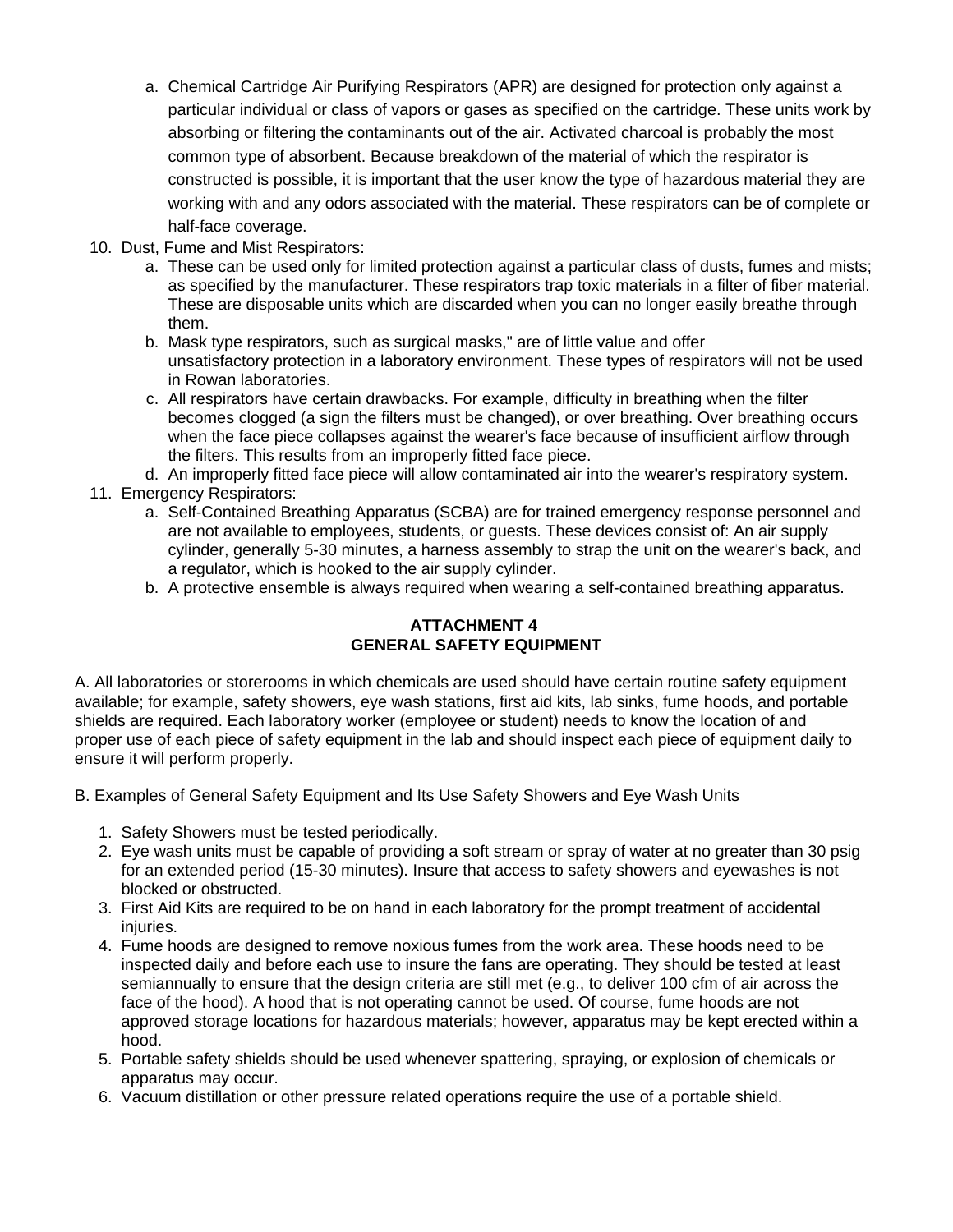## **ATTACHMENT 5 EMERGENCY EQUIPMENT AND INFORMATION**

A. Typical safety and emergency equipment in laboratories and related facilities are: portable fire extinguishers, automatic suppression or extinguishing systems, fire hose, fire blankets, and spill control equipment.

B. Fire Classification: It is important to understand the fire classification system, because fire extinguishers use the same system.

- CLASS A fires leave ash or debris, for example, a trash can fire with wood, cloth or paper.
- CLASS B fires are burning liquids such as gasoline, solvents, paints, and oils or cooking fats.
- CLASS C fires are electrical fires such as an electric heater or computer. Once the electric power is shut off to the unit, the fire is reclassified into the appropriate type for whatever is burning; for example, a burning computer after the power is shut off is a Class A fire.
- CLASS D fires are special metals. Magnesium, Thermite, and Phosphorous are examples of these metals.
- C. Portable Fire Extinguishers
	- 1. All fire extinguishers have certain things in common. Each fire extinguisher has:
		- a. A container with an extinguishing agent inside.
		- b. A means of activation with a safety pin, seal and shutoff device.
		- c. A discharge nozzle or hose.
		- d. An instruction or identification plate, and label which tells the fire extinguisher classification and instructions for use.
	- 2. Class A fire extinguishers are used only on class A fires. On the Rowan campus these are 2 1/2 gallon water extinguishers.
	- 3. Class B and C fire extinguishers are a combination unit. These can be Carbon Dioxide, Dry Chemical (baking soda or potassium soda), or Halon 1211 agent.
	- 4. Class D fire extinguishers are filled with a special powder or highly refined sand. These cannot be used on any other class of fire.
	- 5. Multi-Class A,B,C, fire extinguishers are filled with a multi-purpose dry chemical powder and can be use on any of these classes of fire.
	- 6. Note: Bosshart Hall
		- In Bosshart Hall, the portable fire extinguishers mounted in the hallways are Class A (the large chrome containers), and Multi-class ABC (the smaller red containers). Extinguishers must be inspected monthly by the building staff and the inspection tag dated and initialed on the back. The Safety Office will arrange for annual inspection of all portable extinguishers. Each laboratory user should inspect the fire extinguisher in their laboratory prior to each use of the lab, to insure it is serviceable. If the safety pin has been pulled, if the safety seal destroyed, if the gauge shows that the operating pressure is under or over limits, if there is some obvious defect, or if an extinguisher is missing, contact the Safety & EMS section for a replacement.
		- Automatic fire suppression systems: Bosshart Hall's volatile storage room on the ground floor has a Halon 1301 system. Staff members concerned with working within that room will receive special instructions on the capabilities and use of this system.
	- 7. Fire Hoses: The University is no longer required to keep fire hoses on the campus.
	- 8. Fire Blankets: Many laboratories still have "fire blankets." These are now used only for first aid for shock, not for fire suppression or extinguishing of a person whose clothing is on fire. A person who has their clothes on fire should stop, drop and roll on the floor or ground, or use a safety shower if available, to extinguish the fire.

#### **ATTACHMENT 6 EMERGENCY/CONTINGENCY PLANNING**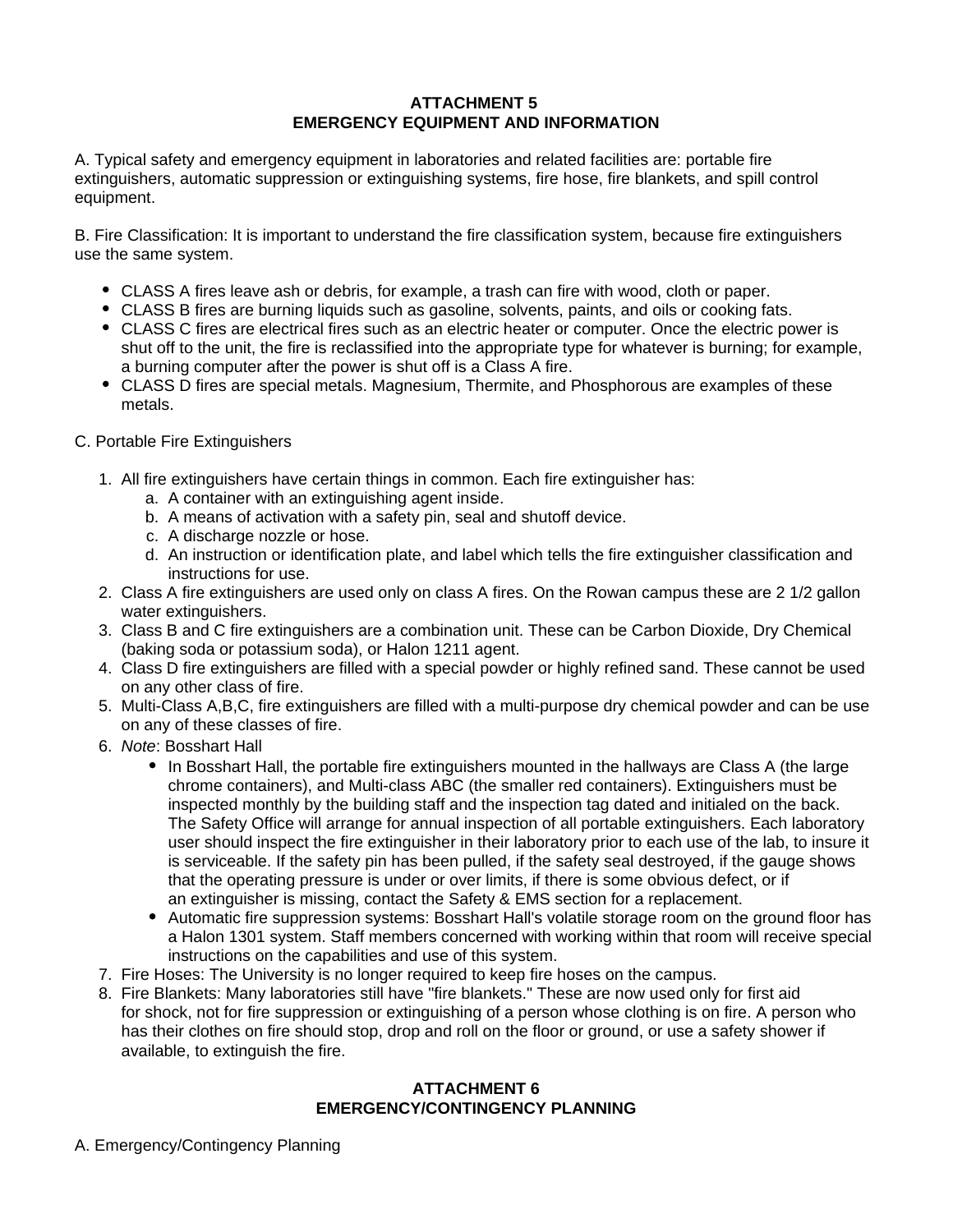- 1. In the event of an emergency such as a fire, explosion, spill of hazardous material or wastes, or personal injury, it is important to have emergency plans and procedures in place to limit injuries and minimize damage to the facility and the environment.
- 2. The first step in establishing emergency procedures is preplanning and training. Rowan Staff will be offered training in the use of fire extinguishers, first aid, and spill control techniques at a later time.
- 3. You should be aware that the University works closely with the emergency management team of Glassboro community to ensure appropriate support and response to emergency situations. Drills of mutual benefit will be conducted.
- 4. Preplanning, for chemical spills will minimize exposure of personnel and property, as well as protecting the environment. Each laboratory and supply room should have a supply of spill containment equipment on hand. PPE must be utilized whenever cleanup of a spill is undertaken.
- 5. A small spill should be able to be dealt with by University staff. In the event that this cannot be accomplished, or the spill is a large one, the University's emergency spill contract service will be called. Individual laboratory users are not authorized to call the service directly. This number is on file with the main stockroom, security, and safety departments.
- 6. In addition to PPE necessary for each worker involved in routine cleanup operations, routine spill control supplies should be maintained in each laboratory and stockroom to handle up to a 2 1/2 gallon spill of each class or type of material within the room.
- 7. For example, if liquid acids and solvents are stored or used within the room on a regular basis, supplies for a spill of 2 1/2 gallons of each material would be necessary.
- 8. NOTE: It takes approximately 50 pounds of clay (e.g. Kitty Litter, Oil Dry, etc.) to absorb one gallon or 3 Liters of liquid.
- 9. Generally, spill control supplies include neutralizing agents such as sodium carbonate or bisulfate, and absorbents such as vermiculite, sand, dry clay, or commercially available spill pillows, booms, or agents. Non-corrodible buckets or pails, brooms or brushes, scoops or shovels, mops, and blotting or wiping clothes suitable for use with hazardous materials must also be included in spill control operations.
- 10. If a spill occurs, a competent, qualified staff member must immediately decide if the spill can be handled in-house. If this cannot be done, the contract spill control service must be called. The spill control service must be called by notifying the Safety & EMS section at Public Safety, 256-4922, or the Emergency Line, 256-4911.

## B. Emergency Procedures

- 1. The following information has been developed to provide guidance in case of an emergency situation arising in the facility.
- 2. The first procedure outlined is for general use. Other more specific procedures are also provided. Remember, a single procedure cannot cover every possible situation; however, certain steps can be applied to many different situations.

## C. General Emergency Procedure

In the event of a emergency such as a fire, explosion, hazardous materials/waste spill or leak, or personal injury accident:

- 1. Call the PUBLIC SAFETY EMERGENCY LINE 856-256-4911 and provide the following information:
	- a. Your name and the telephone number from which you are calling.
	- b. The location of the fire or emergency (e.g. Bosshart Hall, second floor stockroom, etc.).
	- c. Describe the situation (e.g. smell of smoke, fire, deep cut and bleeding, spill of chemicals, etc.).
	- d. If possible, describe what is burning (e.g. wastebasket, fume hood, etc.); or what has spilled (e.g. acid, solvents, etc.).
	- e. Hang up the phone only after the emergency operator has done so, if you are not in great personal danger. You may need to supply additional information.
- 2. All others in the area should leave the area unless designated to assist with emergency actions. They should leave by the nearest EXIT. Do Not Use the elevator. If you can do so safely, attempt to use a portable fire extinguisher to contain a small fire. Small is a wastebasket or piece of apparatus, or an extremely small container of materials that is not subject to explode. If the emergency cannot be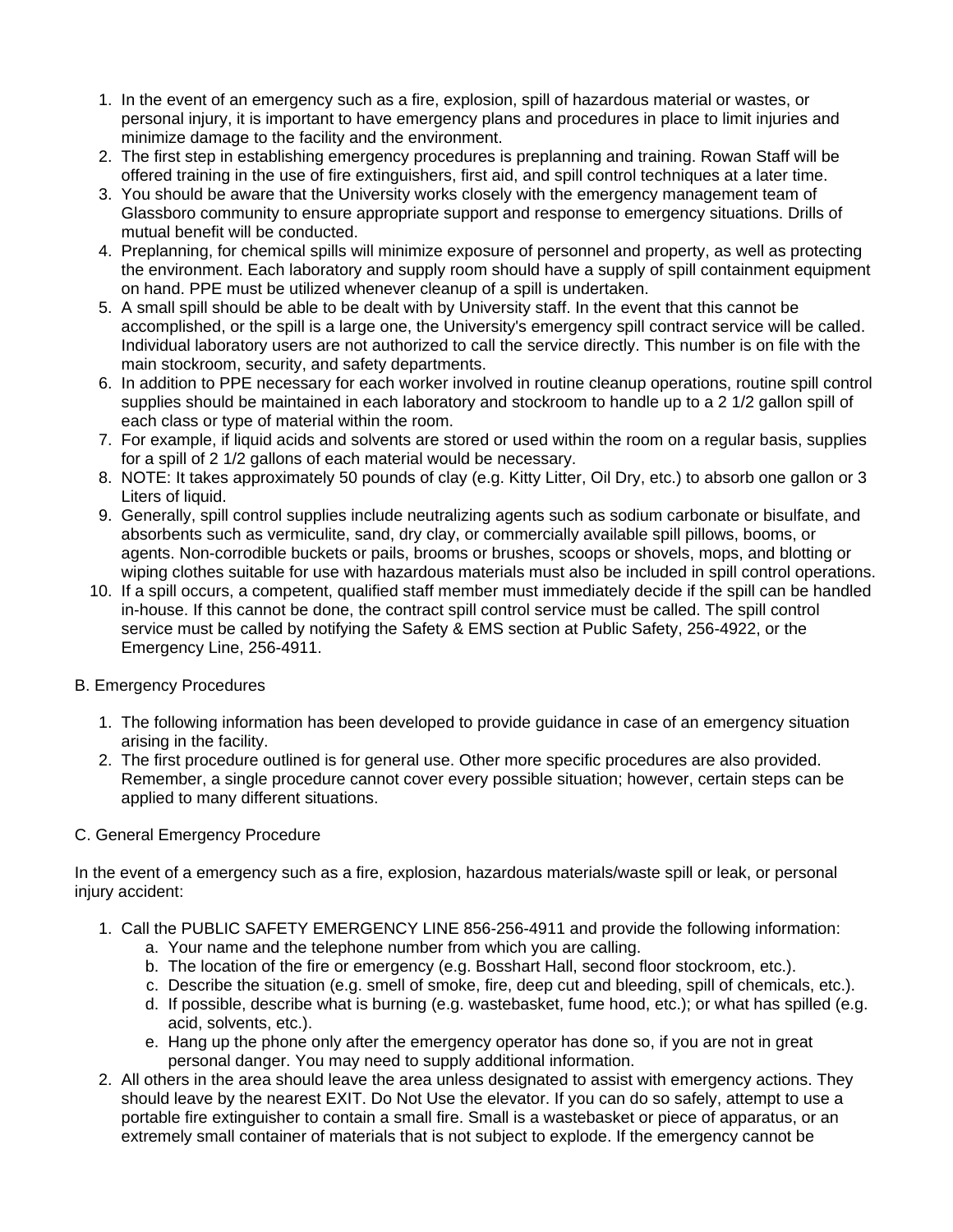immediately contained, initiate a fire alarm by pulling the nearest FIRE ALARM BOX, to start building evacuation. Close the door of the room(s) involved on your way out of the room. If possible, shut off all utilities into the room, but don't waste time attempting to do so.

- 3. Move well away from the building. Emergency Response Teams need room to work. Warn others to stay out of the building. Render First Aid if needed. Follow all instructions given by uniformed members of the Emergency Response Teams. Be prepared to assist response team. Do not reenter the building until told to do by a uniformed team member from the campus emergency response team.
- D. Spill Emergency Procedures
	- 1. General Rules for small spills of 2 1/2 gallons or less:
		- a. Notify persons in the area about the spill, request their help in initiating emergency actions.
		- b. Attend to anyone who may have been contaminated or injured.
		- c. Evacuate all non-essential personnel from the spill area. If you are in danger you should also leave the area.
		- d. Avoid breathing vapors of spill. Use a respirator if one is available, along with all other necessary PPE.
		- e. Take appropriate action regarding ventilation.
		- f. Secure spill control equipment and initiate cleanup if a small spill and control or cleanup is possible; or initiate emergency spill response and attempt to confine spill if possible.
		- g. Handle all debris as contaminated until it has proven to be otherwise. Dispose of all in accordance with appropriate regulations.
		- h. Report the spill to the Public Safety Department.
	- 2. Handling of large spills (more than 2 1/2 gallons):

Initiate evacuation of area; make primary notifications and request assistance. Secure the building to prevent unauthorized entry and protect others from accidental exposure.

Handling of spilled liquids (Small Spills):

- a. Confine or contain spill to a small area. Do not allow it to spread outside of the room or area.
- b. For small quantities of inorganic acids or bases, use a neutralizing agent, or an absorbent mixture. For small quantities of other materials absorb the spill with a nonreactive material (such as vermiculite, spill pillows, dry sand or clay).
- c. If the spilled material is extremely volatile, let it evaporate and be exhausted by the ventilation system (provided the hood and exhaust systems are spark-proof). If the material is flammable, turn off ignition and heat sources within the area.
- d. Clean up debris and residue, dispose of as contaminated material, in accordance with appropriate regulations.
- 3. Handling of spilled solids (small quantities):
	- a. Sweep or otherwise confine spill to as small an area as possible. Do not allow it to spread.
	- b. For small quantities of inorganic acids or bases, use a neutralizing agent, or an absorbent mixture. For small quantities of other materials, absorb the spill with a nonreactive material such as vermiculite or spill control pillow.
	- c. If the spilled material is extremely volatile, let it evaporate and be exhausted by the mechanical ventilation system (provided the system is spark proof). If the spilled material is flammable, turn off ignition and heat sources.
	- d. Clean up residue and surrounding area. Disposed of debris as contaminated materials in accordance with appropriate regulations.
- 4. Handling Leaking Compressed Gas Cylinders:

Occasionally a cylinder or one of its component parts develops a leak. Most such leaks occur at the top of the cylinder in areas such as valve threads or stem, safety devices or outlets. If a leak is suspected, do not use a flame for leak detection; use a flammable gas leak detector, soapy water or other suitable solution. If a leak is found and it cannot be remedied by tightening a valve gland or packing nut, Emergency Procedures should be initiated and the supplier of the cylinder telephoned for emergency assistance.

- 5. Leaking Cylinder Emergency Procedure
	- a. Place a shroud (e.g. heavy plastic bag, rubber apron, or similar material) over the top of the cylinder, or leak, and tape it in place with duct tape.
	- b. Follow any instructions given by the vendor regarding safe handling of the cylinder.